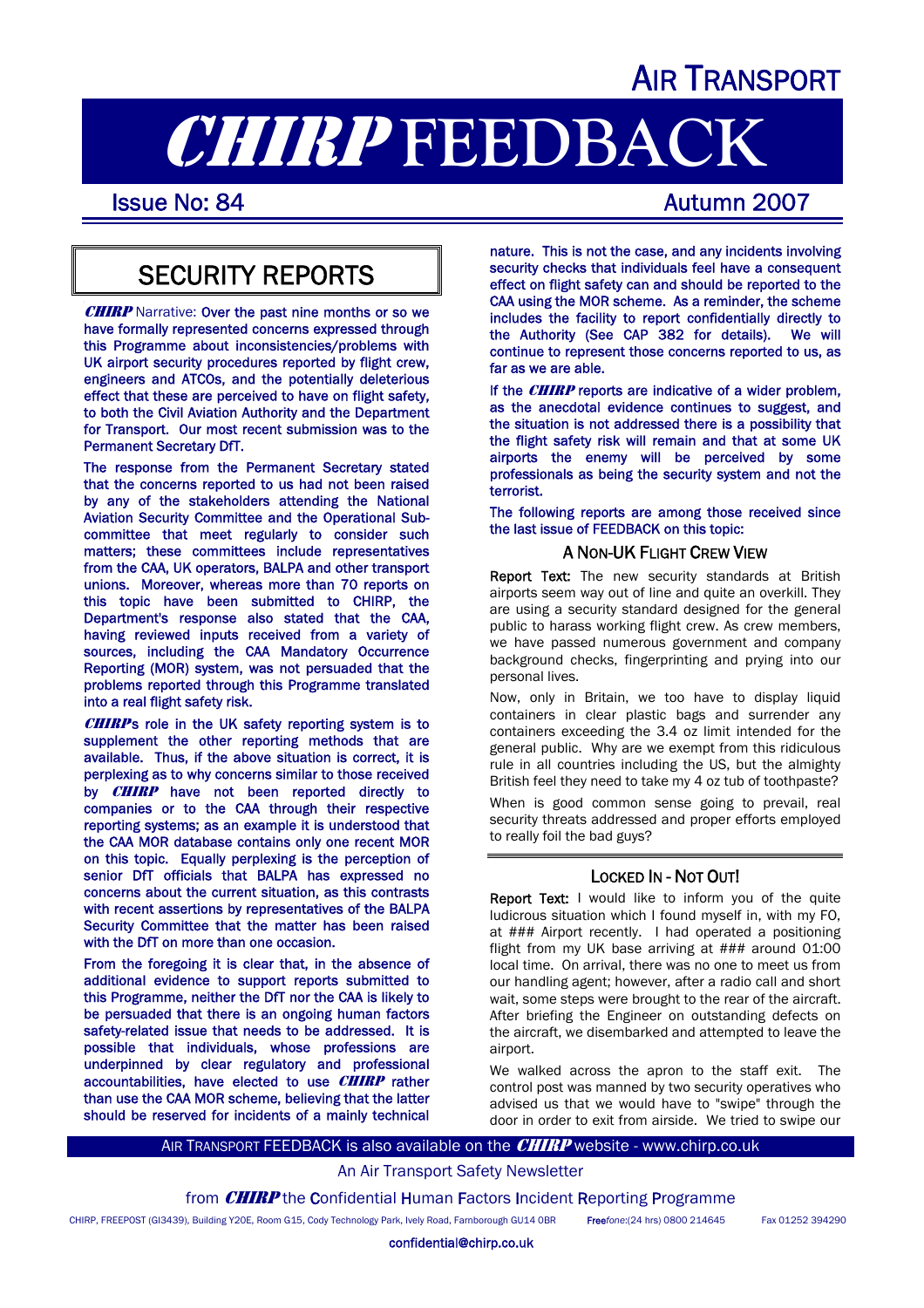cards but both produced the message "Not in System" and the door steadfastly refused to open! We asked the security personnel to open the door for us but he assured us that it was against the rules and summoned his supervisor, who explained that if we couldn't swipe out, then we couldn't leave! She told us that we would need an escort from our handling agency or we could exit via the arrivals hall.

We returned to the apron and tried to gain access to the terminal building by use of our swipe cards, again to no avail. Giving up, we returned to the aircraft and called our handling agent once again to request an escort to see us through security. The handling agent's reply was that there was only one person on duty and she was too busy dispatching aircraft so we would have to wait. At this point I rang our own Operations and explained the problem; Ops offered to call the handling agent's office at ### Airport to see what they could do. Eventually, the engineer on our aircraft offered to come with us to the Control Point to see if he could swipe us out. When we got there we found that the handling agent's rep had come up with the same idea and had requested another engineer to attend the Control Point to offer the same assistance. The engineers swiped the door and we walked to freedom at last.

My observations from this absurd episode are as follows: At no stage did anyone bother to check our ID, even after their own system alerted them to the fact that we were not valid ### pass holders. There is no visual check made on exiting the restricted zone at ###, if you can swipe out, you can leave, even if you have found a card on the floor or stolen it; nobody checks. ### Airport Security would rather have us airside than landside, even though we didn't have a "valid" ID in their eyes! As a result, two engineers and a dispatcher were diverted from safety critical tasks in the middle of the night to assist with a security issue which was nothing to do with them.

At other UK airports, if you use your ID to allow someone else access through a swipe door you risk having your ID removed with attendant loss of job etc. At ### it is positively encouraged or even required! It is apparently more secure to find someone on the apron, who I have never met before and ask them to swipe open a door for me, rather than have a trained security operative check my ID and then allow me passage.

Earlier in the day I was unable to exit the airbridge at my base airport to carry out a pre-flight inspection of the aircraft due to my ID not swiping there either.

If this intolerable level of idiocy continues, sooner or later it will form a link in a chain, which leads to an aircraft accident.

#### AN ENGINEER'S TALE

Report Text: I was despatched along with the company's power-plant manager and a line liaison engineer to CCC Airport to diagnose and subsequently recover one of our aircraft which had a reported defect outside Minimum Equipment List limitations and had been grounded.

Upon arrival at CCC we elected to make our point of entry the apron security gate adjacent to the Terminal but were refused entry on the grounds that they had not received notification of our impending arrival from our head office. Producing my Passport, CAA Licence, Producing my Passport, CAA Licence, Company type approval certificate, Airport AAA ID pass and Driving permit along with my current Disclosure Scotland, Driving Licence (with photograph) and National Insurance number card made no difference.

Impressing upon the security agent that we had an standing arrangement with an operator based at CCC to escort us at all times and that the liaison engineer we had with us had in fact gained entry the previous night without these formalities had no beneficial effect and we were told to go to the ID centre in one of the office units. This involved a significant further delay as a large number of people were trying to access the public car park; we then had to undertake an enforced walk around the airport until we located the building we required.

Having accessed the required office we were faced with similar problems to those encountered at the apron gate until one of the senior security officers on duty recognised me (Oh yes, I forgot to say I held a pass for apron, terminal, hangers and manoeuvring areas at CCC Airport for over 30years). Now our problems were being dealt with promptly and efficiently but whilst filling in the required paperwork two other people arrived in the office; a female in normal clothing (no hi-vis or company

Page

#### WHAT'S IN THIS ISSUE?

| ιακτ                       |
|----------------------------|
| <b>SECURITY REPORTS</b>    |
|                            |
| <b>ENGINEER REPORTS</b>    |
|                            |
|                            |
|                            |
|                            |
| <b>ATC REPORTS</b>         |
|                            |
|                            |
|                            |
| <b>FLIGHT CREW REPORTS</b> |
|                            |
|                            |
|                            |
|                            |
|                            |
|                            |
|                            |
|                            |
| <b>CABIN CREW REPORTS</b>  |
|                            |
|                            |
|                            |
|                            |
|                            |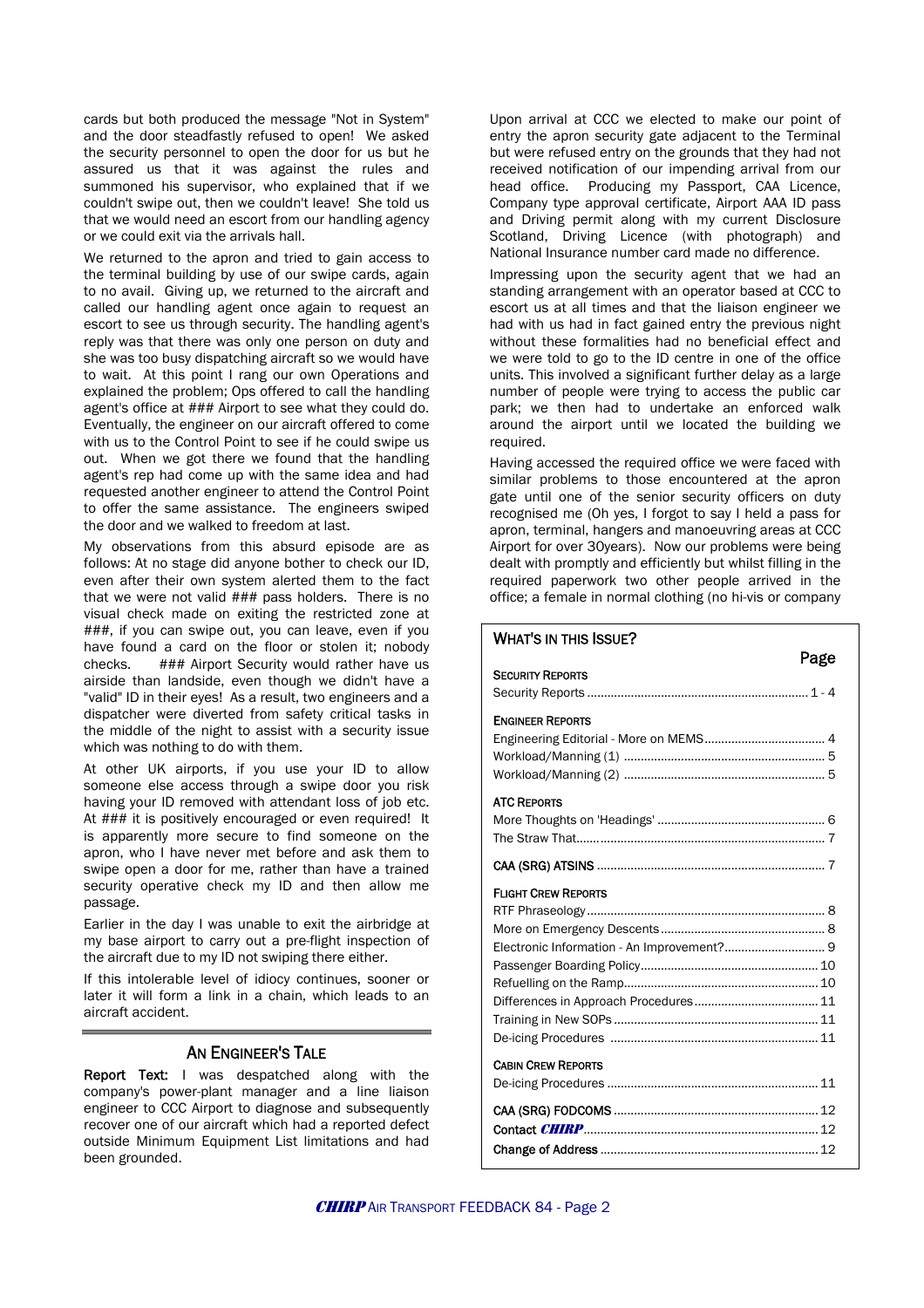#### Number of Reports Received Since the Last Issue and Report Topics:

ATC - 2

Comments on CAP413 Supplement ATCO Shift Patterns/Workload

> $\sim\sim\sim\sim$ Flight Crew - 64

Airport Security Procedures Rostering - 18/30 hour Rest Periods Rostering - Planned Use of Discretion Electronic information - Operations Manuals Passenger Boarding/Refuelling Alleged Reduction in Safety Standards More on Smoke Hood Training Fleet differences - Training Flight Deck Door SOPs Helicopter Advisory Routes

> $\sim\sim\sim\sim$ Engineer - 4

Airport Security Procedures Access to EADS AD Information - Light Aircraft Aircraft Security Authority to Sign CRS Release

logo) and a male in standard working uniform complete with hi-vis jacket. Their problem, the female explained, was that the male had lost his CCC pass and they had come to report the fact. Upon giving his name the female was informed that the security office had the pass and they had in fact had it in a drawer for approximately 4 months. This information was relayed to the male, who with some unease admitted he had in fact lost his CCC ID some 4 months earlier.

Now forgive me for a mild outburst here, but we were trying to recover an aircraft and could prove our life histories and were struggling to obtain a day pass only to see at first-hand that this person could have been entering CCC for 4 months without a current CCC ID on display at entry or during his normal daily routine.

Having at last secured a "day pass" covering us for 2 days we were sent back to the apron security gate where we were required to show all our credentials again, empty our pockets and to take off our footwear then be subjected to a physical search which was fairly rigorous to say the least, whilst our van was searched directly outside the gatehouse by another security operative who barely even looked inside the rear of the vehicle, where in error I had left my packed lunch (including 2 litres of orange soft drink) which all went unnoticed.

Finally we were handed over to our escort and just about to move off when the very abrupt, non-uniformed senior security officer stopped us once again and was less than courteous about the fact that our yellow hi-vis jackets were not to be worn, as we must be clothed in orange hi-vis jackets with 'ESCORTED' upon our backs. Another delay while the correct clothing was found for us.

In all the saga of our entry to CCC on that day took approximately one and a half hours and tempers were a little frayed by the time the escort finally managed to

position us at our aircraft, which by the way was fixed within 30 minutes.

Everyone talks about the war on terror; this feels more like a war on engineers.

### A SECURITY TARGET?

Report Text: The security at AAA (major UK airport) is OK on quiet occasions but when it gets busy there never seems to be any staff available to carry out the ridiculous checks required. AAA Security has now delayed me two days on the trot getting to the aircraft.

On Day 1 I had been called off STBY to operate to BBB which has a normal report of 09:45Z I arrived in the crew room at 10:00Z. On arrival at Security there were approximately 12 crew members in front of me to whom I explained my situation; they all gracefully let me through. The security staff were all privy to my situation, but after my bag had gone through the X-ray machine they decided that they wanted to pull it apart! On no other occasion have they ever done this and on this occasion I had taken items out of the bag as I was positioning back with another airline and did not want to run into carry-on weight problems.

I can only presume that they were having their bit of fun by deliberately delaying me, as they knew I was running late.

On Day 2 the queue at Security was out of the door with at least four crews trying to get through. Again, only one X-ray machine in use with the same old excuse of no staff, so it took us 25 mins to get through. I took the supervisor to task over this situation; he offered only a pathetic excuse about shortages of staff and empty apologies, followed by an unnecessary body search of my colleague who had not set off any alarms. This caused a 5min delay off stand as we were still carrying out the final checks. (I will not allow these fools to make me rush)

It is about time the powers that be resolved this ludicrous situation before it is directly attributable to an accident, or at least throw resources at it as have the Americans so that it is no longer a chore or a flight safety hazard going through Security.

### ANOTHER INTRUSIVE SEARCH

Report Text: I was very interested to read Peter Tait's appraisal of security-screening events and their undoubted effect on flight safety in a recent CHIRP leaflet. I myself had a particularly bad experience whilst proceeding to my aircraft at ### recently and submit the following report which has also been filed with the Company for investigation.

### Crew screening point: I presented myself for routine screening. Having removed my jacket and hat for x-ray examination I walked through the body-scanning device which sounded the audible alert. This is a frequent occurrence for me as I have a certain amount of orthopaedic metalwork in my right leg. Thus, I am aufait with the usual physical search routine.

During the course of his subsequent physical check the security operative touched my genital area with the back of his hand. This was NOT an accident but a deliberate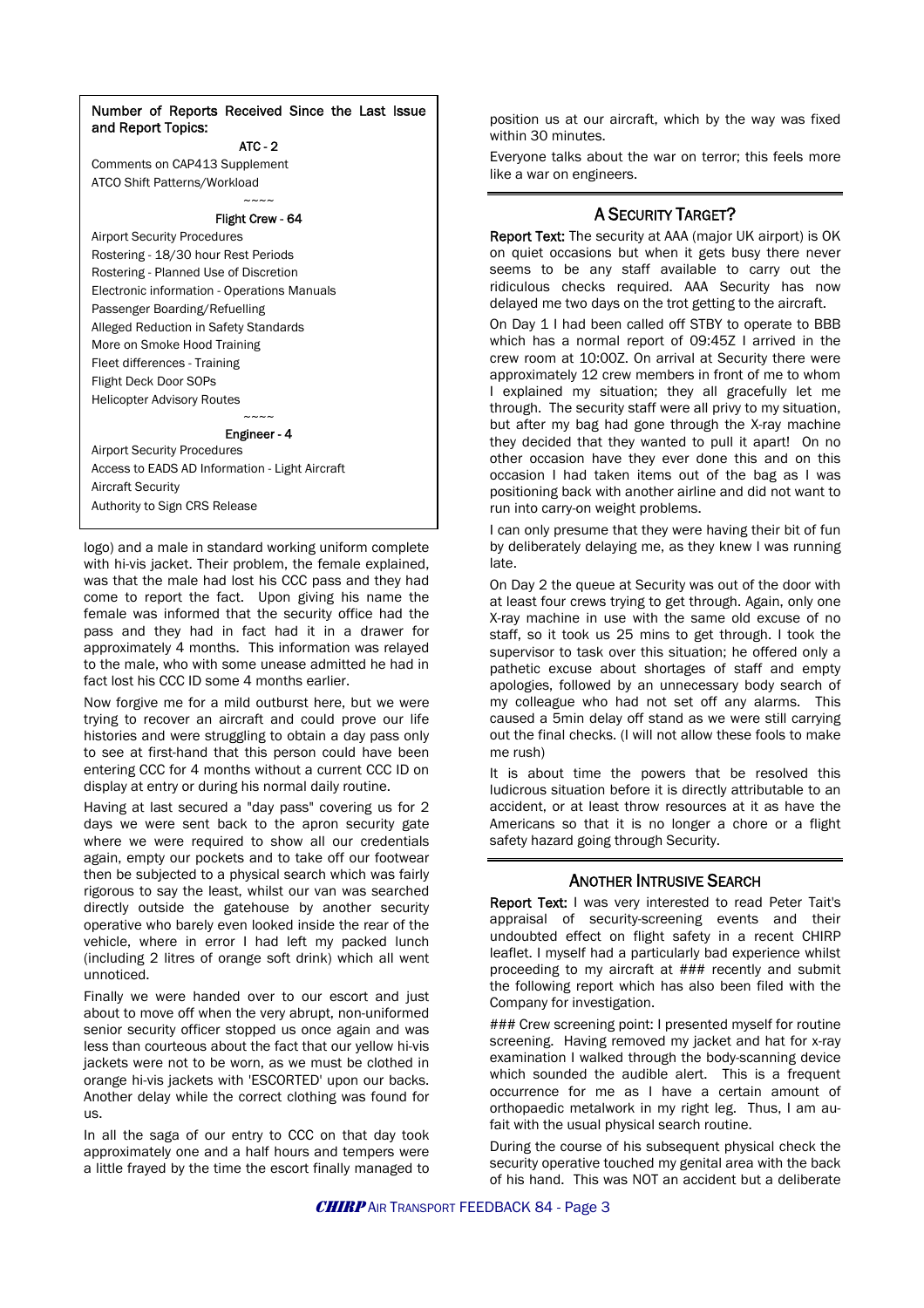action starting at my belt line and moving downwards. The action was not sexual and the touch - though positive enough to be felt quite distinctly - would NOT have identified any anomalous object in my opinion. I immediately voiced my displeasure. Mr. #### said he was acting in accordance with DfT guidelines. I again voiced my opinion and said that I would report the matter through Company channels.

Mr. #### then made a telephone call to the Security supervisor (I believe) at a different location and said that I was to go there and speak to the supervisor. I replied that I would not as I had 180 passengers waiting for me and reiterated that I would report the matter through the Company. Mr. #### attempted to engage me in dialogue. He even suggested that the genital area would be an obvious place to conceal prohibited matter and again said he was acting i.a.w. DfT guidelines. Not wishing to inflame the situation, I refused to be drawn and informed him that our conversation was over. The offending search was not witnessed by any other security staff or the First Officer.

Having boarded my aircraft I telephoned a Company manager at home to both report the incident and seek guidance. Recognising the flight safety implications the manager, to his great credit, asked if I would like to be replaced for my duty. I declined his invitation and operated the flight; though it did play on my mind throughout. I and flight crew in general, I suspect, are unaware of the physical search techniques that are allowed under current DfT guidelines. I find it extraordinary that such an intimate touch should be permitted.

### CONTACT LENS FLUID - STILL A PROBLEM

Report Text: I would like to report another issue with security staff at AAA (major UK airport). Last month, I was refused access to airside due to having a bottle of contact lens solution with me. The standard size for these bottles is 120ml. As I wear contact lenses, I require the solution with me at all times. Due to the sterility of the solution, I do not deem it reasonable to pour the solution into a smaller container. Any infection subsequently caused would not enable me to carry out my job as a pilot, and in an extreme case, could cause long lasting damage to my eyesight.

After a previous incident with security at the same airport, I had queried the carrying of lens solutions with BALPA, who advised me that although the solution should be free of infection if decanted into 100ml containers, It was recommended that the 100ml bottle was regularly sterilised either by boiling or by microwave heating to avoid certain acanthamoeba bugs, which may be partially resistant to the hydrogen peroxide that forms the bactericidal element of the lens solution. I was advised that as an alternative - If I (not security) deemed the fluid to be 'Essential to my duty' in a quantity over 100ml, then I was able to take it through search - but the security staff were then bound to 'test' it as being authentic before allowing it (or any other such liquid) to pass airside.

During the most recent incident, I explained that I was entitled to carry my contact lens solutions with me, as I

required them for my job. I was told that I couldn't take them with me as the bottle was 120ml in size. I then asked to speak to a supervisor; the woman to whom I was talking told me that she was the supervisor. I informed her that she should know Transec's rules, and that I needed the solutions with me or I wouldn't be able to fly. She was very rude and waved a copy of the security regulations in my face and said that she did know the rules. I felt that the way that she behaved, did not portray any professionalism with respect to her position. She then went to phone someone who I assumed was her supervisor. It turned out to be the crew desk, so she did not even refer this to a higher authority. At this point I was extremely angry, as my First Officer and I were on the verge of operating the flight into discretion, and we were being delayed even further.

I was not allowed through security, so had to return to the briefing area. I informed crewing that I was not allowed through security so couldn't operate the flight. At this point, even if I would have been allowed to my aircraft, I was not going to operate as I was extremely angry, and felt that I couldn't operate safely. It has finally come to this - being refused access to my aircraft for the sake of 20ml of contact lens solutions.

The impracticalities of this situation, and also the rude and arrogant way that crews are treated, is becoming more of a safety issue. Angry, frustrated, and distracted are not the ideal way that Flight Crew should be operating aircraft after these incidents with security staff.

### ENGINEERING EDITORIAL

### LICENCE EXAMINATIONS - WAITING TIMES

Earlier this year we published reports concerning the long waiting times associated with booking appointments with the CAA for Engineer Licence examinations; some of these followed closure of the Silsoe examination centre .

In recognition of the difficulties experienced by engineers the CAA has increased examination capacity at Aviation House, Gatwick and has opened a new examination centre at Shuttleworth College, Old Warden Park, nr Biggleswade, Bedfordshire, SG18 9EA.

The web address to check for examination availability is: [http://www.caa.co.uk/docs/177/srg\\_eld\\_examdatesan](http://www.caa.co.uk/docs/177/srg_eld_examdatesandvenues.pdf) [dvenues.pdf](http://www.caa.co.uk/docs/177/srg_eld_examdatesandvenues.pdf)

### MORE ON CHIRP - MEMS

As the saying goes "To err is human". Trying to prevent errors from happening repeatedly is human factors!

There are very few surprises for those who have been in the industry long enough to gain sufficient experience and to make the odd mistake; it's all part of the continuous 'learning curve'. However, the real benefit to be gained is in trying to impart the lessons learned from individual errors to as wide an audience as possible for the common good.

In the last issue, I summarised the results of an analysis conducted on 525 of the more than 750 reports that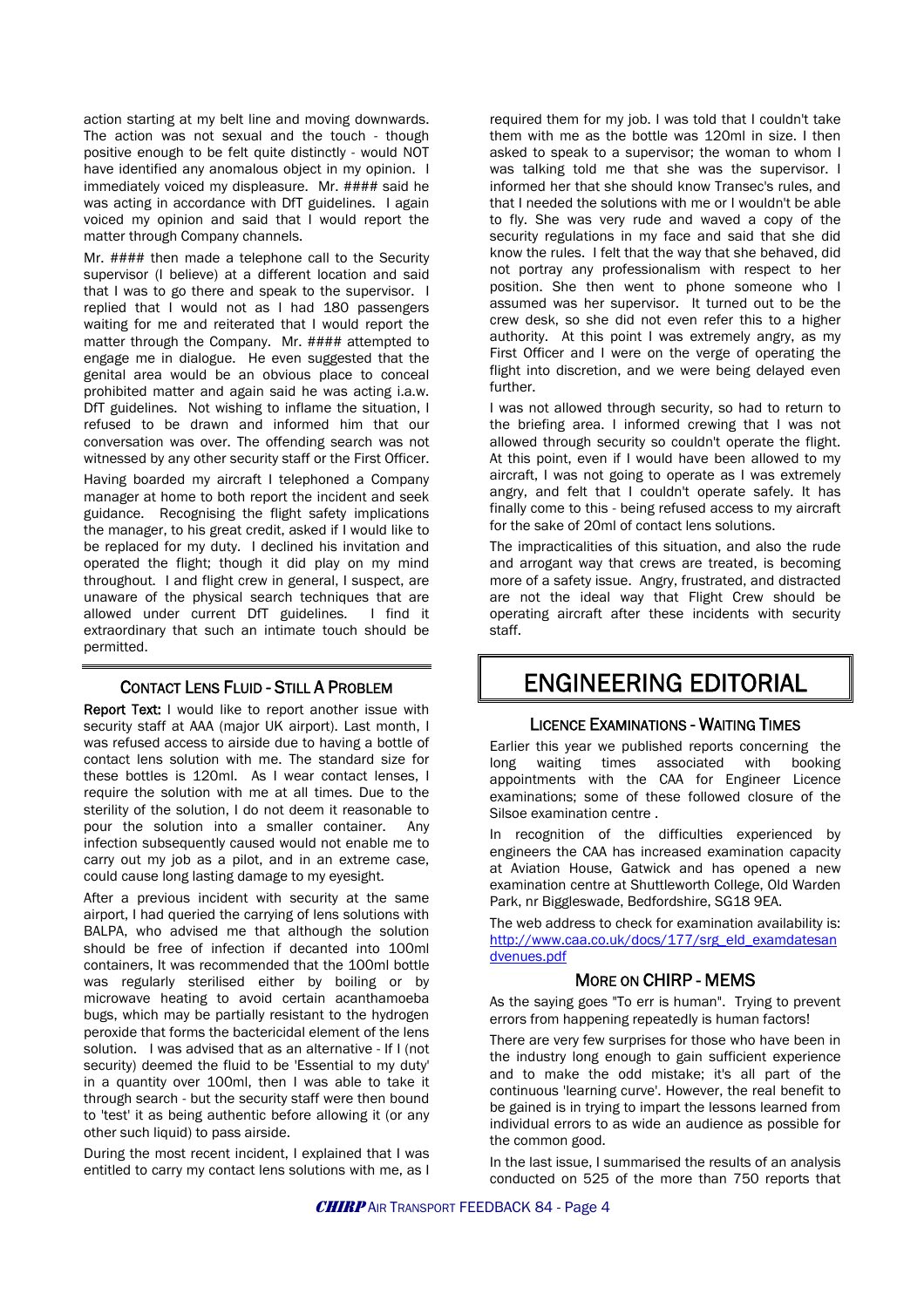are currently held on the MEMS database, which **CHIRP** manages on behalf of the MEMS group of airlines/maintenance providers. As a reminder, the CHIRP-MEMS group was established in 2003 with the aim of providing a focal point for gathering information on maintenance error incidents investigated by member companies and sharing best practice solutions that are applicable more widely across the industry. The current membership, including new members who are in the process of joining, totals 16 and includes both the CAA and the AAIB.

As some of you will be aware, many companies have adopted a tool based on the Boeing/Goodrich MEDA format for providing a consistent approach to investigating errors; MEDA not only provides a methodical approach to identifying the causes of errors, but just as importantly provides an insight to the probable solutions to reduce the risk of recurrence; this tool is used as the standard for the MEMS database.

As safety conscious engineers we seek to learn from our own mistakes and those of others; it's part of our culture. However; from information to date as to the reasons for the basic errors that we make, the problem appears to be that we seem to be equally quick in forgetting earlier lessons that we learned. With very few young engineers being trained currently, the population of certifying engineers is developing a more mature demographic profile, and yet the errors continue to occur.

The MEMS group is seeking to identify both the contributory and circumstantial factors in human error incidents and to understand why some of these are perhaps taken for granted or overlooked. It is important to understand that MEDA investigations take place after an incident has occurred. Frequently, a similar set of factors/circumstances lead to a 'near miss', which is only known to those involved; it is most important that we also collect data on these incidents, which can be reported, in confidence, using the normal CHIRP process; these reports, after being appropriately disidentified and with the reporter's consent, will be added to the MEMS database. The benefit to all of us will come from analysing maintenance error incidents and openly discussing preventative measures with engineers willing to participate in the debate.

The CHIRP-MEMS website at [www.chirp-mems.co.uk](http://www.chirp-mems.co.uk/) has been recently updated and provides further information; the website will be regularly updated to provide useful feedback on past events and errors as a general learning opportunity, and will also allow engineers to comment and provide a valuable insight to maintenance safety standards.

Mick Skinner

### ENGINEER REPORTS

Most Frequent Engineering Issues Received: 12 Months to September 2007



### WORKLOAD/MANNING (1)

Report Text: Currently two UK employment agencies list vacancies for a licensed mechanic to work a 12-hour night shift, seven days on, seven days off on a Public Transport aircraft at a UK regional airport.

Have we suddenly forgotten all we have learned about Human Factors?

**CHIRP** Comment: The content of the advertisements was brought to the attention of the CAA, who agreed to discuss the matter with the respective agencies.

In 2002 the CAA commissioned a study into engineers' working practices. The report 'Work Hours of Aircraft Maintenance Personnel' was published in March 2003. The report's recommendations include the following:

Para. 5.4 (g) Total work including overtime should not exceed 60 hours or seven successive work days before a period of rest days.

Para. 5.4 (i) A span of successive night shifts should be limited to 6 for shifts of up to 8 hours long, 4 for shifts of 8.1 to 10 hours long and 2 for shifts of 10.1 hours or longer. These limits should not be exceeded by overtime.

The document can be viewed via the CAA website [http://www.caa.co.uk/docs/33/PAPER2002\\_6.PDF](http://www.caa.co.uk/docs/33/PAPER2002_6.PDF).

### WORKLOAD/MANNING (2)

Report Text: I am employed on line maintenance tasks. Following a recent merger, my colleagues and I have been working a rather confusing shift pattern of rotating twelve-hour days and nights, with a mixture of 5 days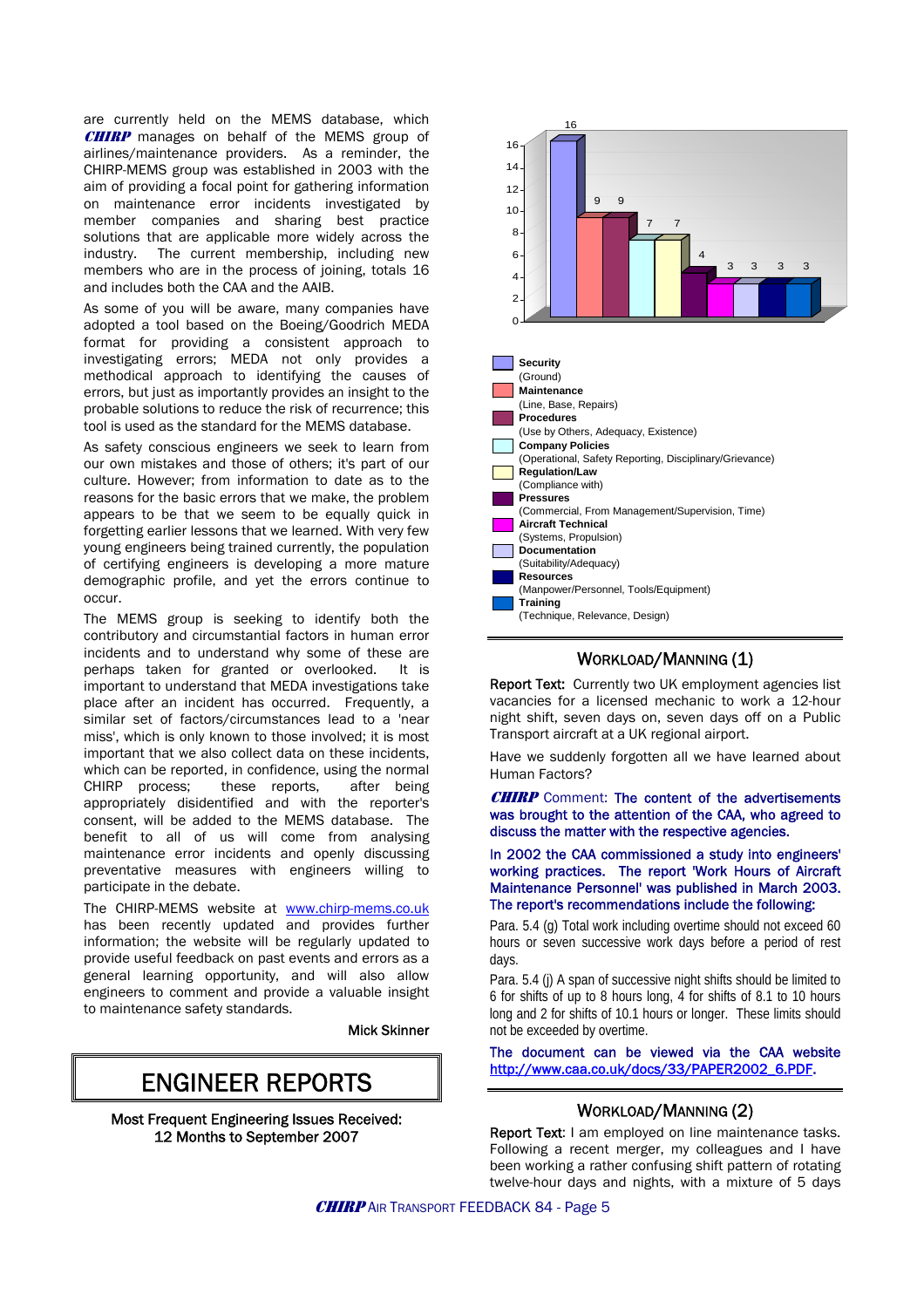on; 5 off; 4 nights on; 5 off; 5 days on; 4 off; 5 nights on; 5 off.

The maintenance task covers several types; however, it is the manpower levels and the workload that is of concern to me.

Since transition to the new arrangement several months ago, on my shift, a colleague and I are required regularly to maintain up to ten night stop aircraft. This includes daily inspections and out-of-phase checks, to this end fault diagnosis and rectification gets very little attention and invariably defects end up in the Aircraft Deferred Defect (ADD) logs to be rectified at a later date; this is a typical night shift.

Also, I have just finished a five-day, day-shift during which, for the first two days, I was the only cover for one aircraft type on the whole station. During this period I was required to sign off work that had been carried out by hangar staff and also to carry out a serious defect investigation on an engine that has a history of high ITT whilst working at height in a different hangar, on my own. If there had been an accident and I was rendered unconscious there would have been nobody to raise the alarm.

During this work period I am also expected to attend tech aircraft on the line from our own fleet and third parties as they rotate through during the day. We are also hindered by the lack of equipment and resources to carry out some of these maintenance tasks because there is so little of it. For instance, data down-loaders; apparently there are only three of these pieces of equipment available so they are constantly being ferried around the network, getting broken or lost.

There are also gaps in the approved maintenance data that is available at this station, whilst I appreciate the ease of use of computers for storage of Maintenance Manuals I don't have access to the Fault Isolation Manual, so fault diagnosis is done from memory or via the telephone with Maintenance Control. Consequently we are unable to carry out the task required, so the task is transferred to an ADD.

During attendance to one tech aircraft a few days ago, the captain asked me how I was coping; I asked him why did he ask? He replied, "You always seem to be here". This prompted a thought; are the crews losing faith in our ability to maintain the aircraft to the required standards? I would like to think that my standards are not slipping and I work hard to maintain them. To this end I feel that it is time for action and report the situation to the Authorities, because we cannot go on like this.

#### **CHIRP** Comment: The reporter's concerns were raised with a senior engineering quality manager and were subsequently the subject of a detailed investigation by the company.

In relation to staff numbers, it was acknowledged that a number of significant logistical challenges had been initially encountered in determining the correct level of support for the various fleets and in the case of one aircraft type, particular difficulties had arisen. As a result, the number of engineers qualified on the type was being increased; this would significantly reduce the workload on other staff. The increased staffing would also address the reported certifying concerns.

A review of open Aircraft Deferred Defects showed the fleet average to be well within industry levels; this was a good indicator that the standard of serviceability was being maintained.

With reference to the availability of data down loaders, several were confirmed not to be available, being under repair; additional down loaders were due to be delivered imminently.

The company investigation into the availability of approved data had identified a problem with accessing one particular Fault Isolation Manual; this had been rectified.

The manager emphasised the availability of the company reporting systems, including an internal confidential scheme, and encouraged staff to use these.

### ATC REPORTS

Most Frequent ATC Issues Received 12 Months to September 2007





### MORE THOUGHTS ON 'HEADINGS'

Report Text: A few observations on your report "RTF Phraseology - Headings" in Issue 83, if I may.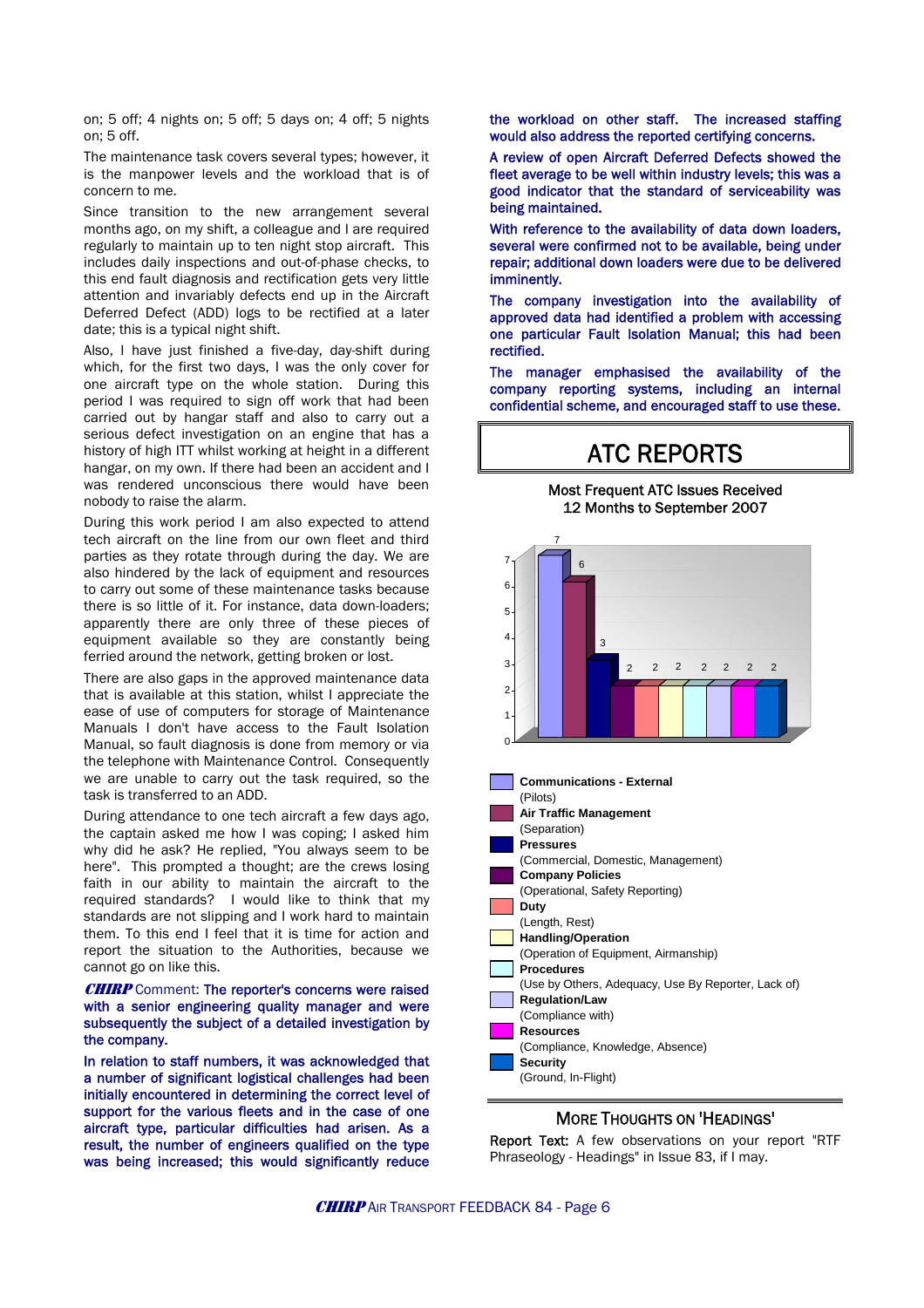Your reporter is incorrect in his assertion that ATC is wrong to add the word "degrees" to heading values other than those ending in a zero. The MATS Part 1 currently states:

**"For all transmissions, with the exception of those used for surveillance or precision radar approaches, the word 'degrees' shall be appended to heading figures where the heading ends in zero, or in cases where confusion or ambiguity may result."** 

This leaves it entirely open to the individual ATCO's judgement on the spur of the moment as to whether confusion or ambiguity might result - therefore, the effect is a variation in technique and phraseology; another well thought-out procedure from CAA.

**CHIRP** Comment: Further to the comment in the last issue, it is understood that NATS has elected to adopt the addition of the word 'degrees' to all heading instructions as 'Unit best practice'. This decision is based on the significant reduction in certain types of level bust incidents that followed the introduction of the word and the HF benefit of maintaining commonality in the phraseology used by ATCOs for heading instructions.

However, it is understood that not all UK ATS providers have adopted this practice and the matter is to be discussed further at the next meeting of the CAA RTF Phraseology Working Group.

### THE STRAW THAT……..

Report Text: I am an experienced ATCO at ###, where I have been working for more than ten years.

For a significant period of time we have experienced a shortage of fully trained ATCOs due to long term sickness problems. This led to a decision to change the shift pattern to accommodate the training of partvalidated controllers on the watch list. There was little discussion with the operational ATCOs; the new pattern seeming to have been agreed between the management and the watch supervisors.

Although the unit is not a 24-hour hour one, we do have frequent extensions to our operating hours due to late running flights and occasional out-of-hours commitments agreed with local users. One of the effects of the new shift arrangement was the necessity to close radar down and operate a combined APP/TWR to facilitate ATCO breaks; also, the new pattern left us with the minimum recommended 12 hours off between several of the shifts. We were also asked to be 'flexible' and not feel we had to close radar just because we were rostered again 12 hours later or to insist on a break 'just because we had worked two hours'.

I anticipated that the new pattern would be fatiguing; however, working it was not as bad as I had expected, although by the latter part of the day shift I felt tired. If I had just been working as an ATCO I would probably have coped OK. However, as one of few On-the-Job Training Instructor (OJTI) rated ATCOs available, I found that I was almost constantly mentoring one of the trainees. I've enjoyed training in the past, but started to notice that my concentration was drifting at times, particularly in cases where the trainees were fairly advanced and doing well with often little input required.

The situation was fairly relentless, as on taking a fatigue break you felt obliged to de-brief the previous training session, thus the trainee would almost always be in the rest room with you - before you went back for another operational session. Even when I insisted on doing a 'solo' session, the trainee would almost inevitably (and reasonably from a training point of view) want to 'plug in and listen'. I was also finding a problem with some of the new 'just out of college' students, as it has been many years since I had any formal OJTI training and I started to feel that my teaching methods were probably way out of date, when compared to the Unit Training Plan that new students are trained towards at college.

I don't think I realised how tired I was becoming until a fairly unimportant disagreement arose, which I would normally have shrugged off with a joke to colleagues, resulted in me taking the following day off sick. A subsequent visit to my GP resulted in my being prescribed 'Beta Blockers' and, on consulting with the CAA Medical Branch, they then withdrew my medical certificate temporarily due to the medication and cause.

To conclude, I think my main problems were a combination of the watch pattern, too much OJTI duty and a manager seemingly unsympathetic to problems brought to him. However, I thought that my case might be of interest to others, in that I really didn't see the problem coming until a minor disagreement just 'pushed me over the edge'.

**CHIRP** Comment: This report details an interesting chain of events in which the reporter, although aware of the various pressures to which he was being subjected, was unable to prevent the situation developing to a point where medical intervention was necessary.

Two general points are worthy of consideration. The first is the use of fatigue breaks for other management/training commitments. Whereas some individuals are able to use this time for other tasks without any detriment to their operational performance, others require the 'clean break' from their primary duties that the fatigue break is designed to provide. The second point is that if you feel unduly stressed for whatever reason, let someone know; don't press on until an incident occurs or you reach the point that you are medically unfit to continue working.

### CAA (SRG) ATSINS

The following CAA (SRG) ATS Standards Department ATSINS have been issued since July 2007: **Number 110 - Issued 25 July 2007**  Departure Speed Restrictions - RTF Phraseology **Number 111 - Issued 27 July 2007** Use of Obsolete RTF Phraseology and Multiple Level Instructions in Departure Clearances **Number 112 - Issued 13 September 2007** 1. "Student" Prefix and Considerations for ATS Personnel 2. Instructions to Aircraft on Final Approach **Number 113 - Issued 14 September 2007**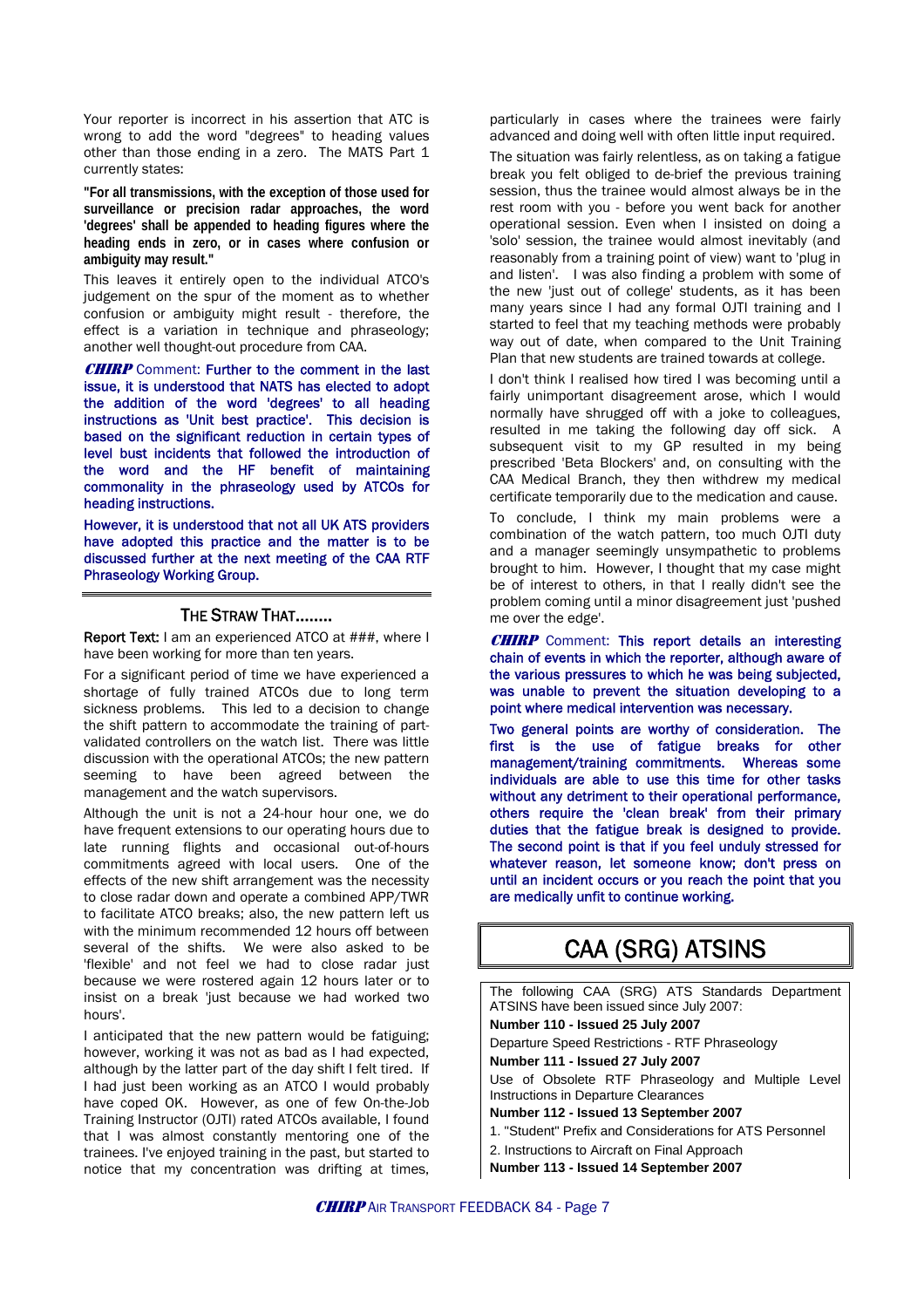Letter of Consultation - Proposal to Amend the UK's Air Traffic Services Outside Controlled Airspace

CAA (SRG) ATS Information Notices are published on the CAA (SRG) website -

[www.caa.co.uk/default.aspx?categoryid=33](http://www.caa.co.uk/default.aspx?categoryid=33) and click on the link 'Search for a CAA Publication'

### FLIGHT CREW REPORTS

### Most Frequent Flight Crew Issues Received: 12 Months to September 2007



| Security                                        |
|-------------------------------------------------|
| (Ground)                                        |
| <b>Communications - External</b>                |
| (ATC, Regulators/Government)                    |
| <b>Procedures</b>                               |
| (Use by Others, Adequacy, Use by Reporter)      |
| <b>Company Policies</b>                         |
| (Absence, Operational, Safety Reporting)        |
| Air Traffic Management                          |
| (Separation)                                    |
| <b>Handling/Operation</b>                       |
| (Aircraft Handling by Crew, Airmanship)         |
| <b>Aircraft Technical</b>                       |
| (Systems, Propulsion)                           |
| <b>Pressures</b>                                |
| (From Management/Supervision, Commercial, Time) |
| Training                                        |
| (Technique, Relevance, Design)                  |
|                                                 |

### RTF PHRASEOLOGY

Report Text: I was Pilot Flying and was in the hold at AAAAA. After a few descent instructions in the hold, we received the following instruction from ATC: "Hold cancelled at AAAAA make a right turn all the way round onto 270 degrees."

At this time we were three miles away from and inbound to AAAAA. I heard no pause between any of the words, so what exactly does this instruction mean?

- 1. My hold at AAAAA is cancelled. Now turn right to 270; or
- 2. My hold is cancelled. At AAAAA, make a right turn to 270.

I think this instruction could be interpreted either way, and it involved some discussion on the flight deck at a busy time. I interpreted it to mean turn immediately, and did so through the autopilot. However my colleague and the relief pilot thought I had to go to AAAAA first and then turn. I ended up disconnecting the autopilot to stop the right turn until reaching AAAAA, all the time with an ongoing flight deck discussion about this ambiguous instruction.

With hindsight, we should have simply queried it with ATC, but the frequency was quite busy. Please provide some clarification regarding this instruction and suggest some better phraseology to remove ambiguity.

**CHIRP** Comment: This matter was referred to the Communication Error specialist in the ATS Unit concerned, who confirmed that the phraseology used had been ambiguous and an example of poor rushed R/T. The Unit has addressed the specific concern.

As the reporter reflected, if you have any doubt as to the intent of an ATC instruction, query it as soon as you can get a word in.

### MORE ON EMERGENCY DESCENTS

**CHIRP** Narrative: In the report on this topic published in the last issue of FEEDBACK (Page 7), the reporter sought information on ATCOs' preferences for the emergency descent procedure and associated transponder settings. The comment accompanying the report sought to answer the reporter's questions and to explain the basis for the significant difference between the expectations of UK En Route/Terminal air traffic control officers and the emergency descent SOPs based on the current ICAO recommended practice.

As was noted, the matter was referred to the CAA for two reasons; the stated variation in guidance offered by instructors and the possible ramifications of an emergency descent being performed in UK Controlled Airspace, much of which may not have been designed to tolerate a significant unplanned lateral deviation. .

#### The following comment provides a different perspective on the issue:

Report Text: The report in Issue 83 of FEEDBACK page 7 titled 'Emergency Descent' stated that its author had received contradictory advice concerning the correct procedure for the pilot to follow in the event of an Emergency Descent and sought clarification from CHIRP.

Throughout their training and operational life, pilots will receive from their peers written instructions and wellintentioned advice gleaned over a significant period of time - much of which is inaccurate, sometimes conflicting and sometimes completely out of date. Where the advice is conflicting, they should be sufficiently disciplined to identify the correct source document and ask where it is written or at least attempt to resolve it themselves by looking at the regulations which are increasingly freely available on the 'Web'.

I fear your 'CHIRP Comment' to the report, although stated as advice in the last sentence, only served to muddy the waters further for, in my opinion, it was wrong since it reflects what NATS controllers think pilots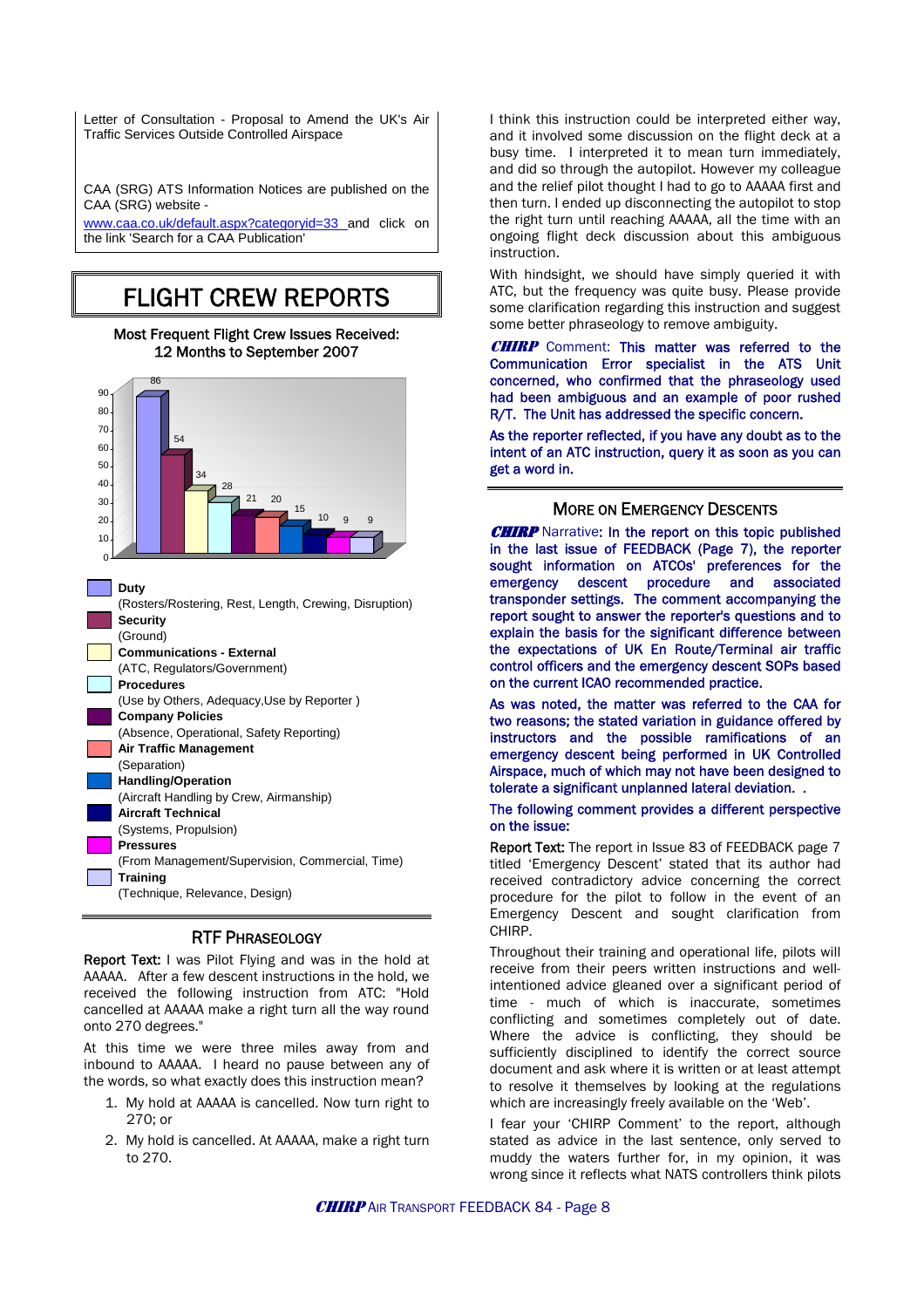should do in the UK and not what the published rules state for the whole world.

I believe the applicable recommended practices governing flights which suffer decompression have been fully promulgated by ICAO at PANS ATM – Doc 4444 Para 8.8.1.2 ( which says it's complementary to the basic ICAO Annex 2 and 11 Standards and Recommended Practices). These recommended practices may be modified by any contracting State by publishing their reservation in any of the following documents: ICAO Regional Supplementary Procedures (Doc 7030/4); their own AIP; NOTAM/AIC.

If we assume that the author of the report meant procedures in UK, the downloadable version of the UK AIP says, interestingly, at AIP GEN 1.7 ' UK differences against the current version of Doc 4444 are under review and will be published in due course'. I could find no applicable NOTAM/AIC. Thus the basic EUR Region rule is applicable to the UK and is covered at Doc 7030/4 EUR/RAC-7 Para 6.1.1.1 - Action by the Pilot-in-Command, which includes the following statements:

**When an aircraft operated as a controlled flight experiences sudden decompression or a similar malfunction requiring an emergency descent the aircraft shall, if able:** 

**Initiate a turn away from the assigned route or track before commencing the emergency descent; ……………** 

If UK NATS wants to formulate and publish any special procedures, they should be mindful of the fact that most professional pilots flying overhead the British Isles will not be British nor even native English speakers and cannot all be expected to be up-to-date on another minor variation of the rules used only in the UK, even if it is actually published!

I'm only a British Instructor/Check Pilot and doubtless a professional, full-time CAA regulator could add some finer points to this. As I tell those who suffer under the weight of my own well-intentioned advice, 'if you find that what I've told you is wrong or conflicts with what you've been told earlier then don't just stay quiet, tell me so that we can research it, find the up-to-date answer and then spare others from more rubbish'.

I hope this proves helpful. Perhaps after the CAA has had time to comment, you'll consider publishing some of this as a correction in your next edition.

**CHIRP** Comment: The reporter correctly highlights the current ICAO recommended practice for an emergency descent procedure, but it should be noted that some SOPs might be more specific.

The CAA, which has the responsibility for mandating UK airspace policy/procedures, has formed a flight operations/ATC working group to review this matter; it is anticipated that the outcome of the review will be promulgated by the CAA in due course.

### ELECTRONIC INFORMATION - AN IMPROVEMENT?

Report Text: I am writing through sheer frustration with my company's attitude to change. I am a reasonably young, computer literate pilot who is not averse to change, but change in this company is leading to a reduction in flight safety. Our documents are moving online, and we have no access to the online documents on the aircraft.

Today I was reading the briefing for my flight and in the brief the following text was displayed....

Page 1 of 15 \*\*\*\*\*\*\*\*\*\*\*\* NUBRF FOR ABC123/date\* PRINTED AT time/date EG## --- All ATC instructions to enter or cross a RWY will include the RWY entry point designator at which the aircraft is to cross the RWY. ALL such clearances are to be read back to ATC in FULL. If a FULL readback is not received ATC will instruct crews to do so. ///New and revised Pre-Departure Clearance procedures available in electronic briefing section on intranet. Paper manuals will be amended at next revision.

Now the item that concerns me is that the Pre-Departure Clearance procedure has changed - we use the procedure on each departure and so it's fairly important to know about any new procedure.

So, having read this briefing, we have to go to a computer down the corridor, log in, click on 5 links, download and view this new procedure, all within the very limited briefing time. [20 minutes to swipe in, print all the regular flight documentation (50 pages), staple them, read them, review them, order the fuel, and make our way to the bus].

Until recently when we entered the briefing area we could have a look at a notice board and thumb through any new notices. One copy of these notices could be read by all pilots. Now they have introduced a new system of self briefing - and removed the notice board....the result, during your briefing you have to click on a link wait 30 seconds while a computer program loads to then print out your own personal copy to read. If you have been away for two weeks you may have 5-10 notices to read, all this again must be completed within the specified briefing time.

Some time ago the company had a rewrite of some of the useful "supplementary information" and created an electronic document. Up until a year ago all this information was contained in the Crew Orders and a set of these could always be found on the aircraft, as well as each pilot having their own copy. Now this information is available only on the intranet.

One particularly useful example is on the subject of pilot incapacitation, so instead of being able to have a look at this document when someone most needs it (@ 37,000'), the information is now only available on a computer connected to the Intranet. (Admittedly there is some procedural information available in the QRH which is on the aircraft).

The company is very quick to save money by embracing some modern technology, but they have unrealistic expectations of how much a pilot can remember. They keep taking the tools of the job away from us, and expect us to become a computer wiz overnight. Training? - You are on your own! (The company does not and are not interested in issuing us with computers, unlike some other UK carriers) I pity some of the less computer literate pilots within the company, because the next step is to remove the flight planners from the building - shortly you will be on your own.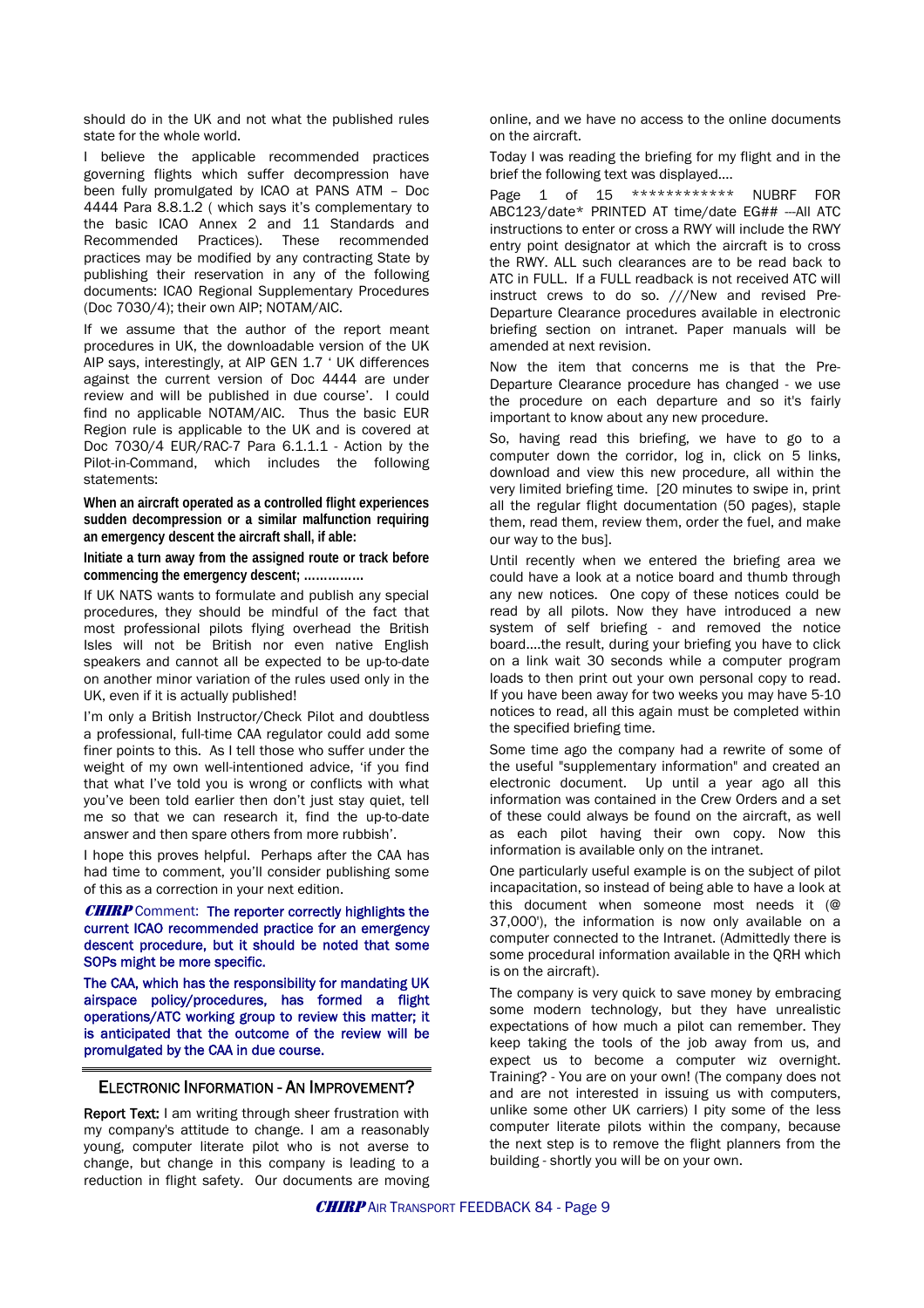I know there are probably more pressing flight safety issues. At least I have told someone, and someone listened for once!

**CHIRP** Comment: Whereas the introduction of electronic flight bags for retrieval of flight information is subject to a detailed review by the CAA prior to implementation by an operator, there is no similar prior review associated with changes in the dissemination of pre-flight information; however, the CAA does conduct routine audits of an operator's ability to disseminate pertinent pre-flight information, both in terms of the method of delivery and time taken.

When introducing a significant change in the method by which flight crew/engineers can access information, the effectiveness of the new procedures should be assessed through the company's quality and safety system and any shortcomings addressed. Notwithstanding this, there is anecdotal evidence that some airlines' hardware and IT back-up capability are not as effective or reliable as they should be for an essential service, leading to delays in the retrieval of pre-flight information.

The introduction of electronic information systems can provide significant commercial benefits; however, a wider use of IT does not automatically mean that the system is more efficient. Where there is evidence that access to and availability of information has not been enhanced, the company should assess whether the report time continues to be appropriate for the new method. In a case where the briefing time routinely exceeds that available within the report time, if the company elects not to act, the CAA should require that the report time be adjusted accordingly.

### PASSENGER BOARDING POLICY

Report Text: The First Officer and I arrived at our aircraft very late, due to extensive delays to our previous flight inbound to LHR. In this fleet, the flight crew and cabin crew frequently work to different rosters, and our cabin crew were already on the aircraft.

The passengers were also already on the aircraft; our company permits, and on occasion encourages, boarding with no flight crew present, in the interests of punctuality. In fact, the time required to board a medium twin-jet (20 minutes) is always less than the time planned for proper flight crew checks (35 minutes). My belief is that the policy is intended to put not very subtle pressure on the flight crew to curtail their pre-flight checks and depart as soon as possible.

An engineer is supposed to arm the cabin emergency lights and switch on the no smoking signs before leaving the aircraft with the cabin crew. In this case, the no smoking signs had been left switched off whilst the aircraft had been refuelled with passengers on board. Some airports do not allow refuelling with passengers on board at all, or require the fire services to be in attendance. In contrast, our company permits refuelling with passengers on board at this airport with no flight crew on the aircraft.

I believe this procedure to be fundamentally unsafe. If an emergency were to occur, the cabin crew are not trained to operate flight deck controls or switches. They are not trained to use the radio to summon fire cover, and frequently the jetty telephones at ### are unserviceable. Also, whilst all flight crew receive repeated training in emergency situations in the simulator, there is no equivalent training or assessment on high pressure emergencies for the cabin crew.

I have raised my concerns with the company on several occasions, both verbally with management and in writing. As captain of the aircraft, I have a responsibility for the welfare of both the passengers and crew. The only reassurance I have received from the company is a verbal statement to the effect that "If a problem occurred before you reached the aircraft, obviously you could not be held responsible."

I think that this is unsatisfactory. The company has a duty of care to the passengers which cannot be properly provided on the aircraft in the absence of the flight crew. I believe that the practice of boarding the aircraft, and especially refuelling with passengers on board, with no flight crew present, should be discontinued in the interests of flight safety.

**CHIRP** Comment: JAR-OPS 1 Sub-part D requires an operator to have a procedure for de/refuelling when passengers are on board. This includes the requirement for at least one qualified person to remain at a specified location, who is capable of handling emergency procedures concerning fire protection and fire fighting, handling communications and initiating and directing an emergency evacuation. The key issue in this requirement is that the nominated individual(s) is(are) appropriately trained and competent to carry out all of the required tasks.

JAA operators are required to promulgate a procedure covering these responsibilities in the Operations Manual<br>and comply with it. This particular matter has been This particular matter has been referred to the CAA.

#### REFUELLING ON THE RAMP

Report Text: While on stand at a major UK airport, just prior to closing doors, I noticed a small fuel bowser stop behind our pushback tug, which was attached to our aircraft. The driver climbed out of the bowser and began to refuel the tug. I was about to leave the aircraft and ask the driver if he could avoid attempting to refuel the tug while it was attached to the aircraft, when he finished and drove off.

I have always believed that risk management was about minimising the actual risk, and refuelling ground equipment while attached to aircraft wasn't actually minimising risk. I filed an ASR and spoke to our station manager, she admitted that she didn't know the correct procedures which should be followed regarding ground equipment and that I should simply file the ASR and wait for a response.

I would be interested to learn what the correct procedure is regarding refuelling of ground equipment.

**CHIRP** Comment: Some Aerodrome Manuals specify locations where refuelling of ground equipment is to be undertaken. Notwithstanding this, the practice observed was unacceptable and raises serious concerns about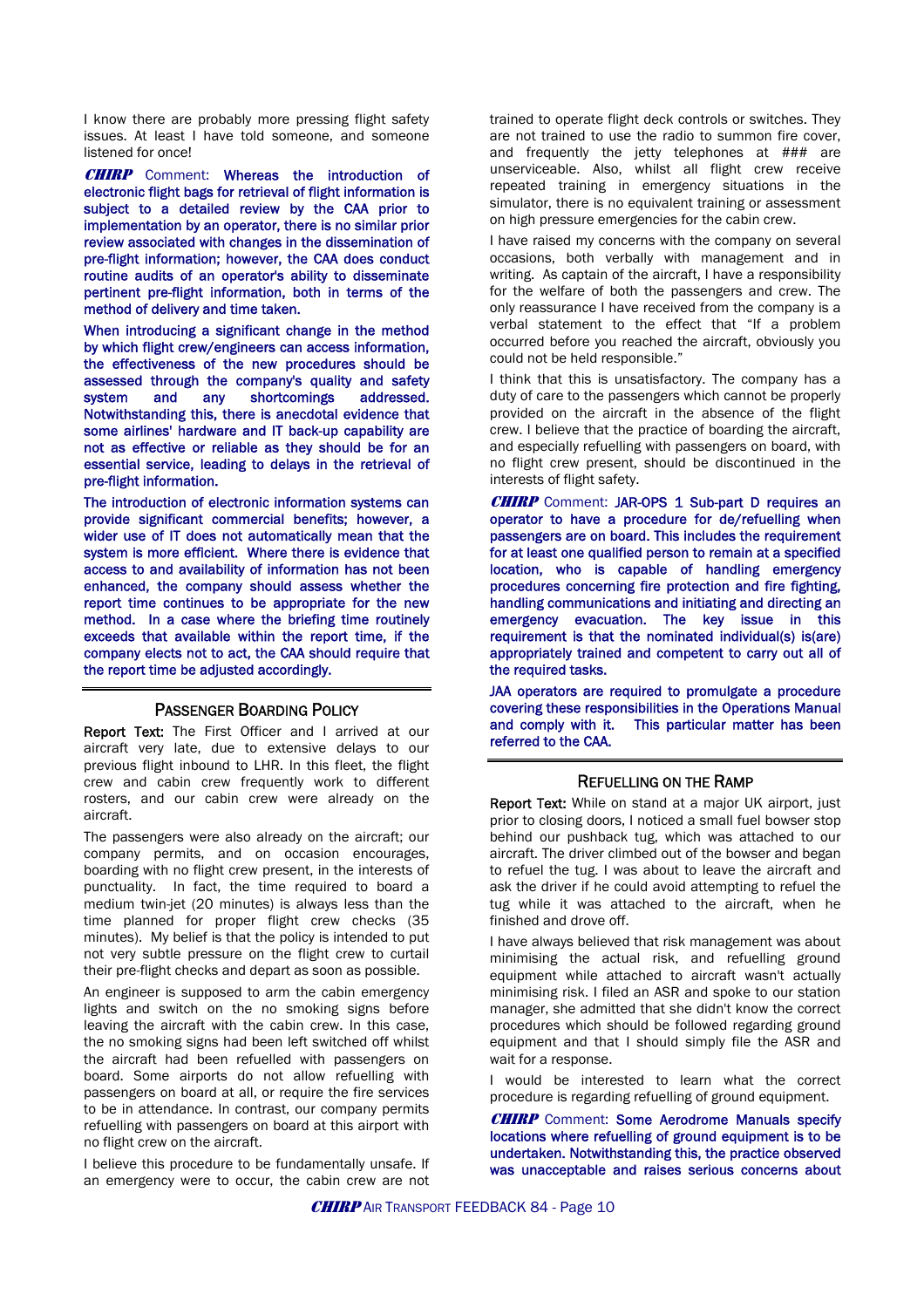the apparent lack of control in the ground handling organisation concerned.

It is worth reporting any potentially unsafe ramp practices to permit the matter to be taken up with the ground handling organisation/airport authority.

### DIFFERENCES IN APPROACH PROCEDURES

Report Text: At one major French Airport, they are now clearing us to land while there is still another aircraft in front of us on final approach. Does this not devalue the landing clearance to a point of irrelevance? They might as well clear us to land on departure from **Manchester!** 

Also at Paris and in Spain, they are now assuming that we will capture the glide before we have captured the localiser. If you ask for further descent (because you are going above the glide), they say 'you have been cleared for approach' as if you are an idiot. How can we take the glide (which may be false, as it is at Liverpool), while way off the localiser?

In the UK, just to be different, we still have this absurd procedure whereby they will only clear you for the localiser rather than the approach. This invariably results in not being able to contact ATC to tell them you are established, because the frequency is busy. You then have two choices - either capture the glide anyway, and risk the wrath of the controller or you go high on the glide and proceed with a highly unstable approach while desperately trying to capture the glide from above. Why cannot the CAA adopt the European method?

**CHIRP** Comment: When ATC issues a clearance to land, this effectively transfers the responsibility for maintaining safe separation from ATC to the pilot. A number of ICAO States issue this type of landing clearance. In the UK, the phrase "Land after the (aircraft type)" is used to permit an aircraft to land before a preceding aircraft is clear of the same runway, provided the ATCO is satisfied that the criteria detailed in CAP 413 Chapter 4, Para 1.9.3 are met. When such a clearance has been issued, the responsibility for ensuring adequate separation rests with the pilot of the following aircraft.

Regarding the phraseology associated with descending on the glidepath, the reporter's viewpoint that the UK should revert to the standard ICAO phraseology at all UK airports is shared by pilot groups and some ATC providers, but has been deemed not to be acceptable by the CAA. Following a further review, the CAA RTF Phraseology Working Group has agreed the use of the phrase "When established on localiser, descend on ILS" when this is possible; this phrase addresses the reporter's second point. This change is expected shortly and will be promulgated by AIC, FODCOM and ATSIN.

### TRAINING IN NEW SOPS

Report Text: Recently the company introduced new Standard Operating Procedures without giving any training or guidance. As a result of this, the SOP's are now less standard than I have ever experienced in my flying career with everyone doing things differently because no-one knows what they are supposed to be doing or how it should be done.

This is particularly apparent as a First Officer with Captains doing things 'their way'. The operation now can only be described as a 'shambles'.

**CHIRP** Comment: Organisational changes arising from a restructuring or a merger presents management with many challenges and can also be unsettling for some individuals who are used to a particular way of operating. However, the introduction of new SOPs without adequate training is highly undesirable from a CRM perspective and the potential safety implications should be the subject of a risk assessment.

The CAA has been apprised of the reported concerns.

### DE-ICING PROCEDURES

Report Text: On boarding, I noted that the aircraft, which had only recently arrived, was building some patchy hoar frost on the upper surface of the stabiliser and wings. I requested the engineers to arrange a de-ice team to come and to inspect the aircraft after completion of fuelling.

(Refuelling often clears ice. However, this is difficult to confirm due to the size of the aircraft and light colour of wing surface).

The de-icing team had not arrived on completion of boarding; however, the engineers advised me that no ice was present on the wing.

Our engineers are normally excellent and very trustworthy; however, I went into the now crowded passenger cabin and saw a few small patches of frost.

The de-icing team called and confirmed several patches of frost on both wings plus frost on the left horizontal stabiliser (in shadow of tail fin).

I will speak to the two engineers, who I respect a great deal, next time I see them so that they are aware.

As commander, it is ultimately my responsibility to ensure that the wings are clean but I do feel that, on another day, with another crew the aircraft might have departed on the word of the engineers.

CHIRP Comment: As the reporter notes, it is the aircraft commander's responsibility to check the condition of the aircraft. Several fatal accidents have resulted from assumptions that the aircraft was clear of ice when this was not the case. Adherence to the correct procedures is vital, particularly with all the additional pressures that can accompany winter operations.

Perhaps a review of your company's winter SOPs and/or CAA FODCOM 19 (2006) is worth considering?

### CABIN CREW REPORTS

### DE-ICING PROCEDURES

Report Text: On turnaround I noticed ice on the left wing, which I passed on to the rest of the crew. I noticed the ice while standing on the steps at Door #L.